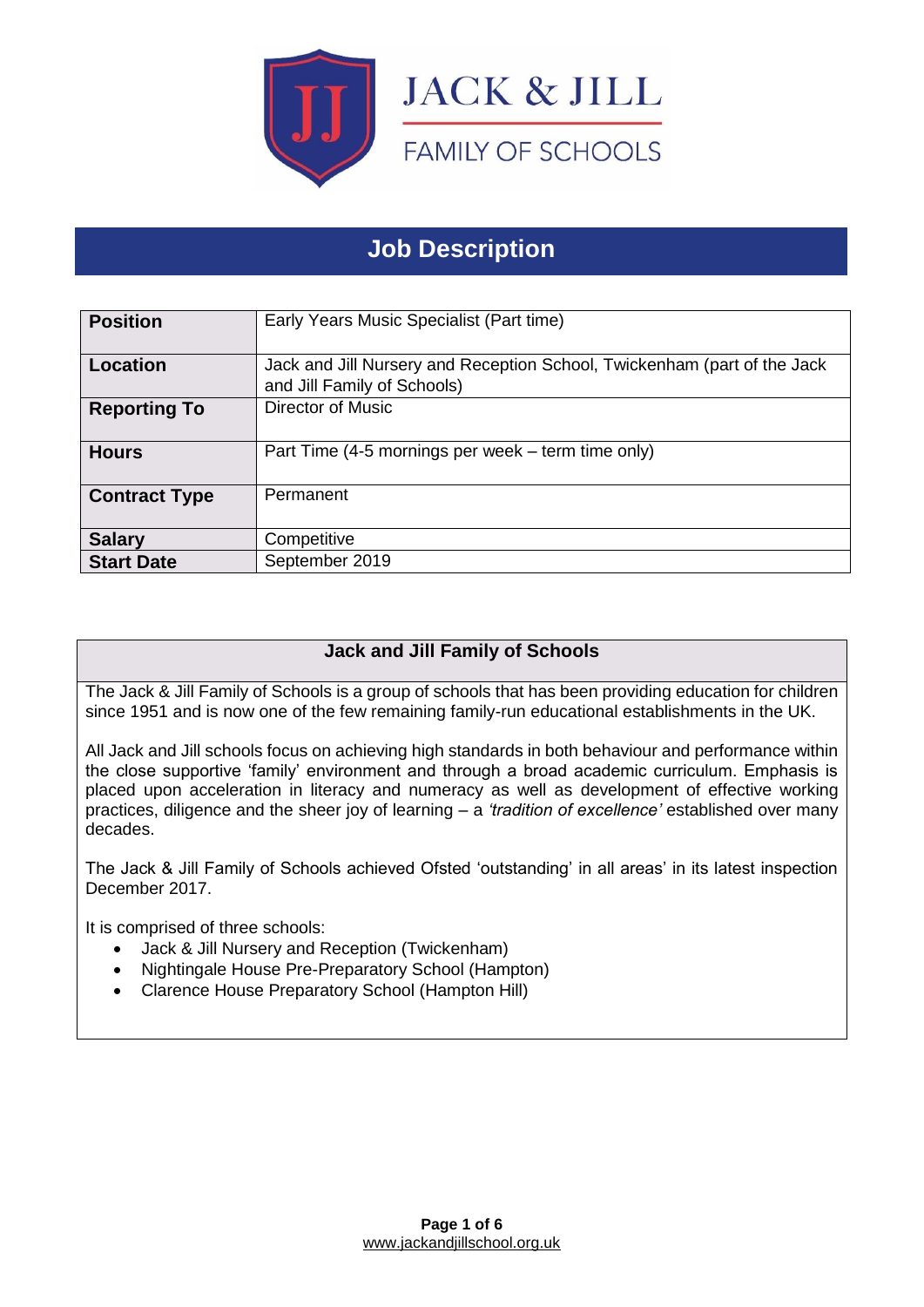## **Safeguarding**

The Jack & Jill Family of Schools is committed to safeguarding and promoting the welfare of all stakeholders. To meet this responsibility, we follow a rigorous selection process. All successful candidates will be subject to an enhanced Disclosure and Barring Service check.

#### **Structure Chart**

Principal ! Deputy Principal ! Pre-Prep Lead ! Director of Music ! Music Specialist

#### **Purpose of Role**

Deliver and develop the programme of music for the children in Early Years providing dedicated music teaching to the Early Years setting, providing an inspirational, fun and broad curriculum that reflects the School's ethos.

Promote a life-long love of music in all pupils, whilst also promoting equality of opportunity for all pupils so that their potential is encouraged and developed.

Raise standards of student attainment and achievement in music and to monitor and support progress.

The job holder is also expected to assist in the production of School performances, shows and community events.

The job holder may be required to cover music at the other schools, as required.

#### *Job Content*

*This job description may be amended at any time following discussion between the line manager and the member of staff to meet the requirements of the Family of Schools*

#### **1. Planning, Teaching and Class Management**

Model best practice and provide effective high-quality learning and teaching of music which enables all pupils to achieve their maximum potential.

Plan teaching to achieve progression through:

- Identifying clear teaching objectives and how they will be taught and assessed
- Providing clear structure for lessons maintaining pace, motivation and challenge
- Setting tasks which challenge pupils and ensure high levels of interest
- Allowing for creativity and fun and best use of available time
- Selecting appropriate teaching resources and strategies, using a variety of learning strategies which involve planned adult intervention, first-hand experience, music and play
- Encouraging pupils to listen attentively, think and talk about their learning, develop selfcontrol and independence, concentration and perseverance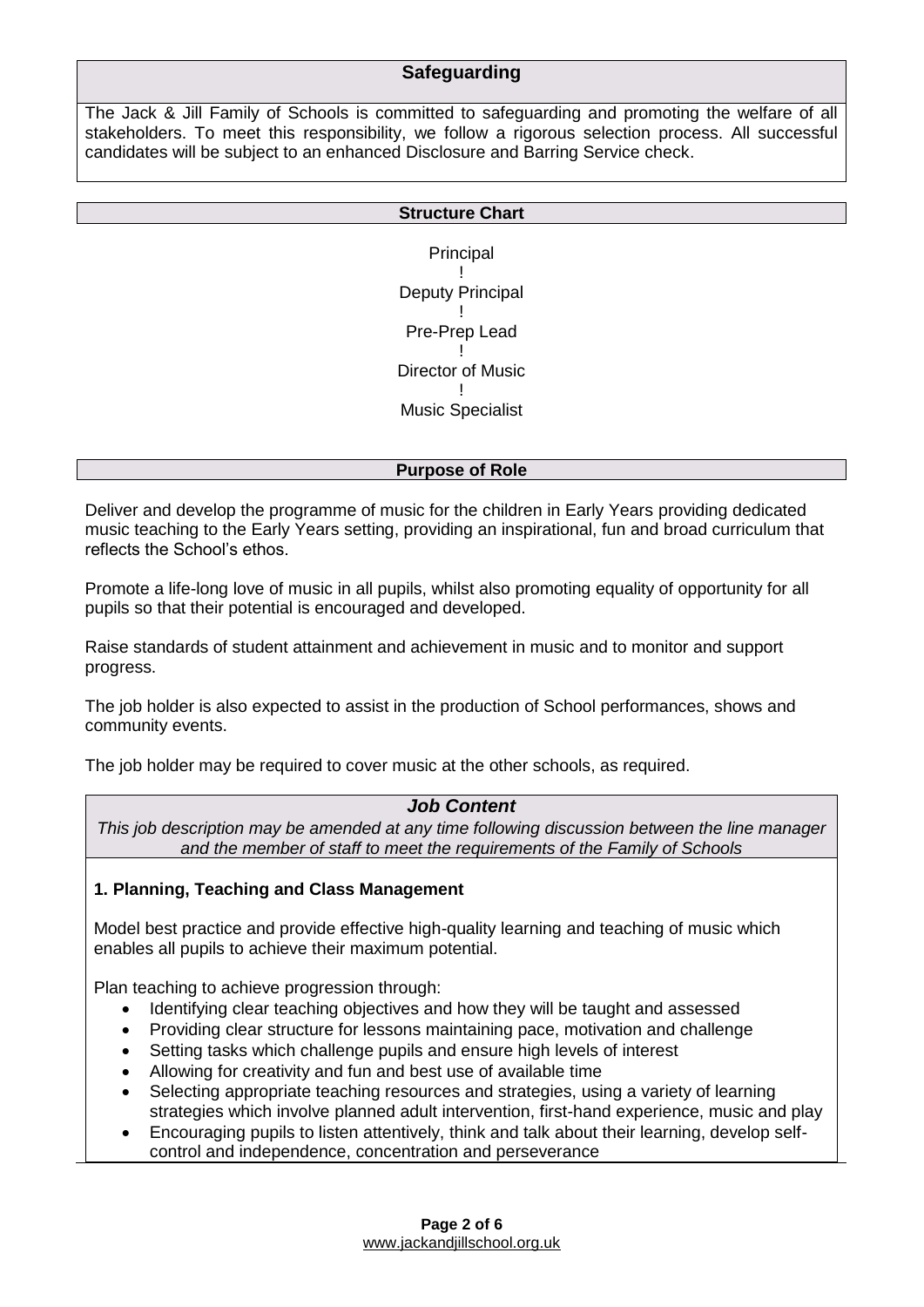• Work creatively to include music in all nursery activities, either as discreet sessions or within the general nursery morning – both inside and outside the classrooms

Manage pupil behaviour in accordance with agreed school procedures.

Keep up-to-date with national developments in music teaching practice and methodology in an Early Years setting with a commitment to continuous personal development.

## **2. Monitoring, Assessment, Recording and Reporting**

Ensure effective assessment, recording and reporting on progress in pupils' development in music.

Evaluate how well learning objectives have been achieved and own teaching critically to improve effectiveness.

Assess and record pupils' progress systematically and keep records to check work is understood and completed, monitor strengths and weaknesses to inform planning and recognise level at which the pupils are achieving.

Input to the preparation and presentation of informative subject reports to parents.

Attend parents' evenings as required and liaise with and meet pupils' parents at other times as necessary to resolve difficulties and promote the pupils' educational and pastoral needs.

## **3. Curriculum Development**

Working with the Director of Music, provide a broad and balanced music curriculum for the Nursery and Reception School, including innovative approaches to enrich the musical experiences of all pupils.

Working with the Director of Music, develop the music curriculum for the Nursery and Reception School, developing plans, targets and success criteria.

Contribute to ideas for the curriculum for the whole Family of Schools.

## **4. Extra Curricular Activities**

Actively promote interest in music outside the immediate physical and timetabled confines of the School.

Contribute to the broader life of the school by supporting and leading curricular and extracurricular events.

Support of co-curricular activities in music throughout the Family of Schools, including school performances and concerts.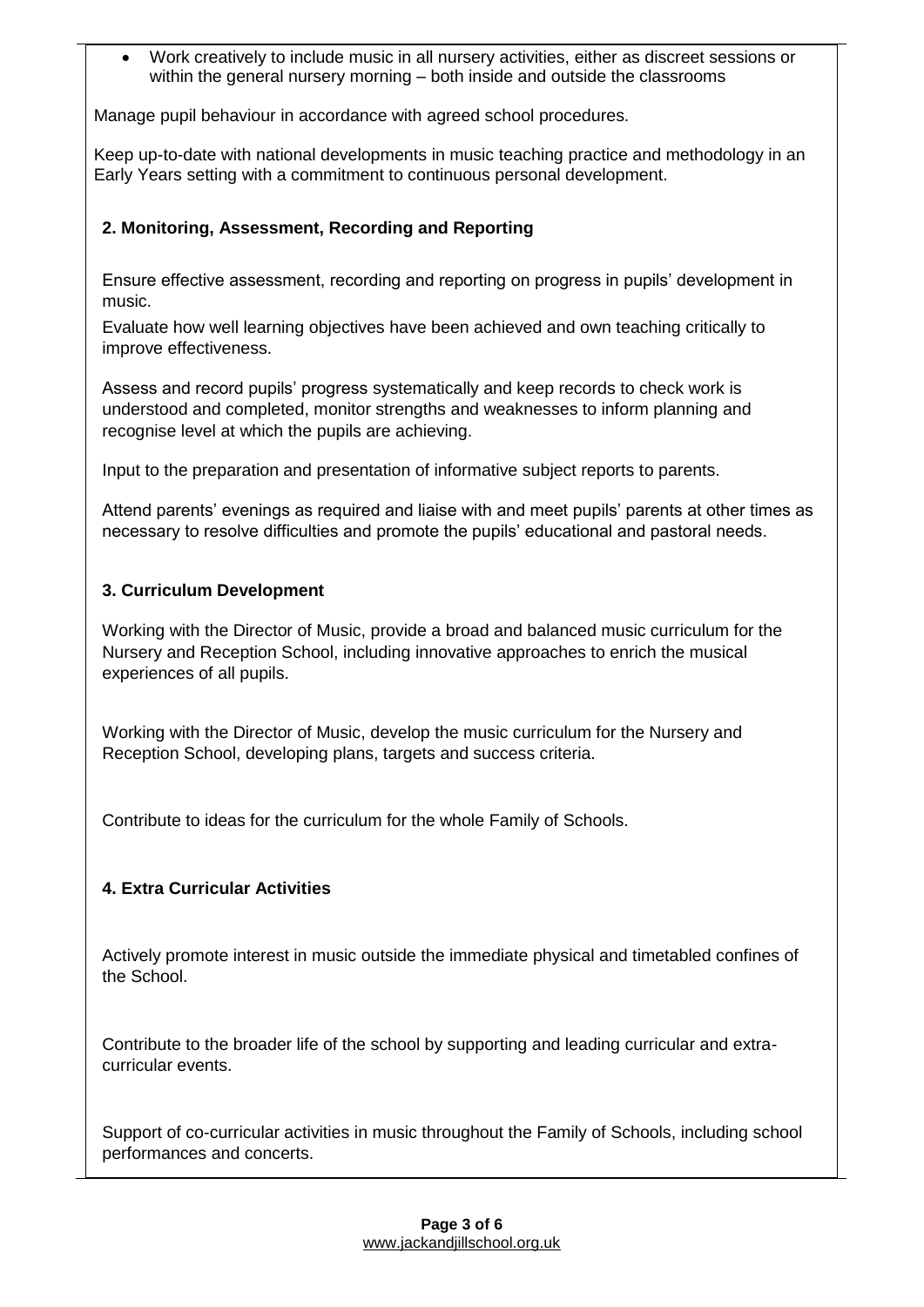Promote the Music Department within the School community to encourage pupils' interest in the subject area.

## **5. Quality Assurance**

Ensure the effective operation of quality control systems for music. Manage the space and equipment efficiently, according to agreed procedures. Monitor and evaluate the music curriculum including against agreed quality standards, ensuring adherence and promptly implementing improvements where required.

Participate in any meetings reasonably arranged for any relevant purpose and attend and participate in all school events, as required, to promote the development of music at the school.

## **6. Safeguarding**

The job holder has due regard for safeguarding and promoting the welfare of the children and will be required to follow the child protection procedures outlined in the school's safeguarding policy.

#### **7. Other duties**

Provide cover for music at other schools, as required. Support School events and ensure music is included and represented wherever and whenever possible.

Other duties at an appropriate level may be required. Whilst every effort has been made to explain the main duties and responsibilities of the role, there may be other duties to ensure the success of the school.

#### **What we can offer**

The role gives you the opportunity to maintain and grow your passion for providing music activities and developing a love of music in an Early Years setting in a high-achieving Family of Schools.

The opportunity to work in Twickenham and be part of a Family of Schools that supports children up to the end of KS2.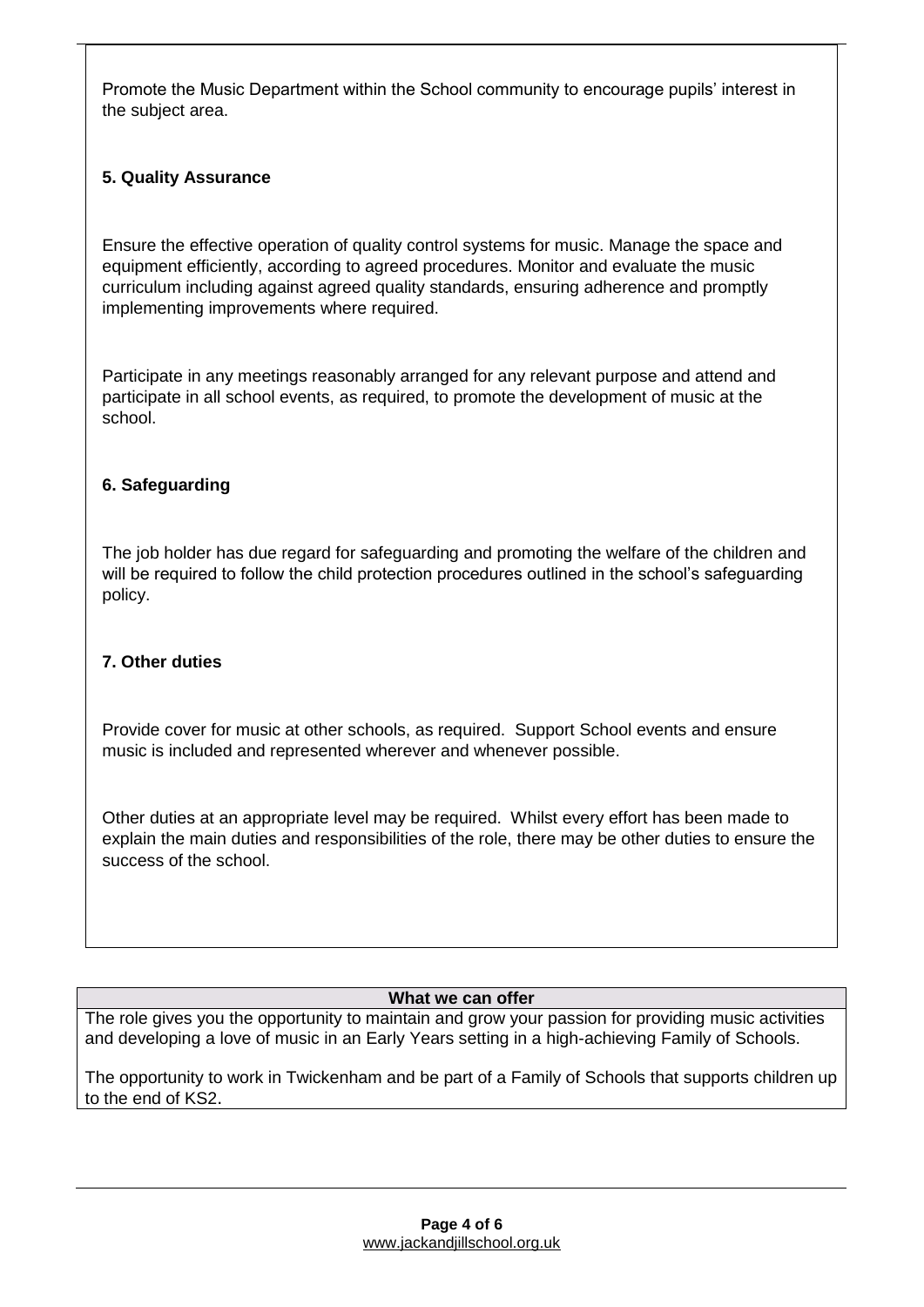The criteria below will be assessed by the application form (A), lesson (L), interview (I). The tasks will include a presentation during the interview and a lesson observation.

| <b>Attributes</b>                 |                                                                                                                                                                          | <b>Assessment</b><br><b>Criteria</b> |
|-----------------------------------|--------------------------------------------------------------------------------------------------------------------------------------------------------------------------|--------------------------------------|
| Qualifications                    | Accomplished musician<br>$\bullet$<br>Evidence of up-to-date CPD<br>$\bullet$                                                                                            | A<br>A                               |
| Experience                        | 2 years minimum experience of providing music<br>$\bullet$<br>sessions to children from age 2-5                                                                          | A                                    |
|                                   | Excellent behaviour management using appropriate<br>$\bullet$<br>strategies                                                                                              | L                                    |
|                                   | Experience of organising or participating in extra -<br>٠<br>curricular activities and shows                                                                             | $\mathbf{I}$                         |
| Knowledge                         | Excellent subject knowledge<br>٠                                                                                                                                         | $\mathbf{I}$                         |
|                                   | Up-to-date knowledge of Early Years curriculum<br>٠<br>development                                                                                                       | $\mathbf{I}$                         |
|                                   | Good knowledge and understanding of the principles<br>$\bullet$<br>that underpin inclusion and equal opportunities and a<br>commitment to implementing these in practice | $\mathbf{I}$                         |
|                                   | Commitment to own continuous CPD<br>٠                                                                                                                                    | A, I                                 |
| Vision                            | Supports our belief that a school curriculum requires<br>$\bullet$<br>focus, coherence and rigour                                                                        | $\mathbf{I}$                         |
| <b>Other Skills and Abilities</b> | Inspirational provider of musical activities for young<br>$\bullet$<br>children with ability to motivate young children to<br>perform to the best of their abilities     | L                                    |
|                                   | Ability to work in partnership with parents and the<br>wider community.                                                                                                  | ı                                    |
|                                   | Excellent oral and written communication skills and<br>$\bullet$<br>good listening skills                                                                                | I, L                                 |
|                                   | Excellent organisational skills, setting targets and<br>$\bullet$<br>managing own work with minimum supervision                                                          | $\mathbf{I}$                         |
|                                   | Approachable and promotes positive working<br>٠<br>relationships                                                                                                         | I.                                   |
|                                   | Ability to relate well to young children and share their<br>interests and enthusiasm                                                                                     | L                                    |
|                                   | Ability to effectively manage pupil discipline and have<br>٠<br>a commitment to high quality pastoral care                                                               | L                                    |
|                                   |                                                                                                                                                                          | A, I                                 |